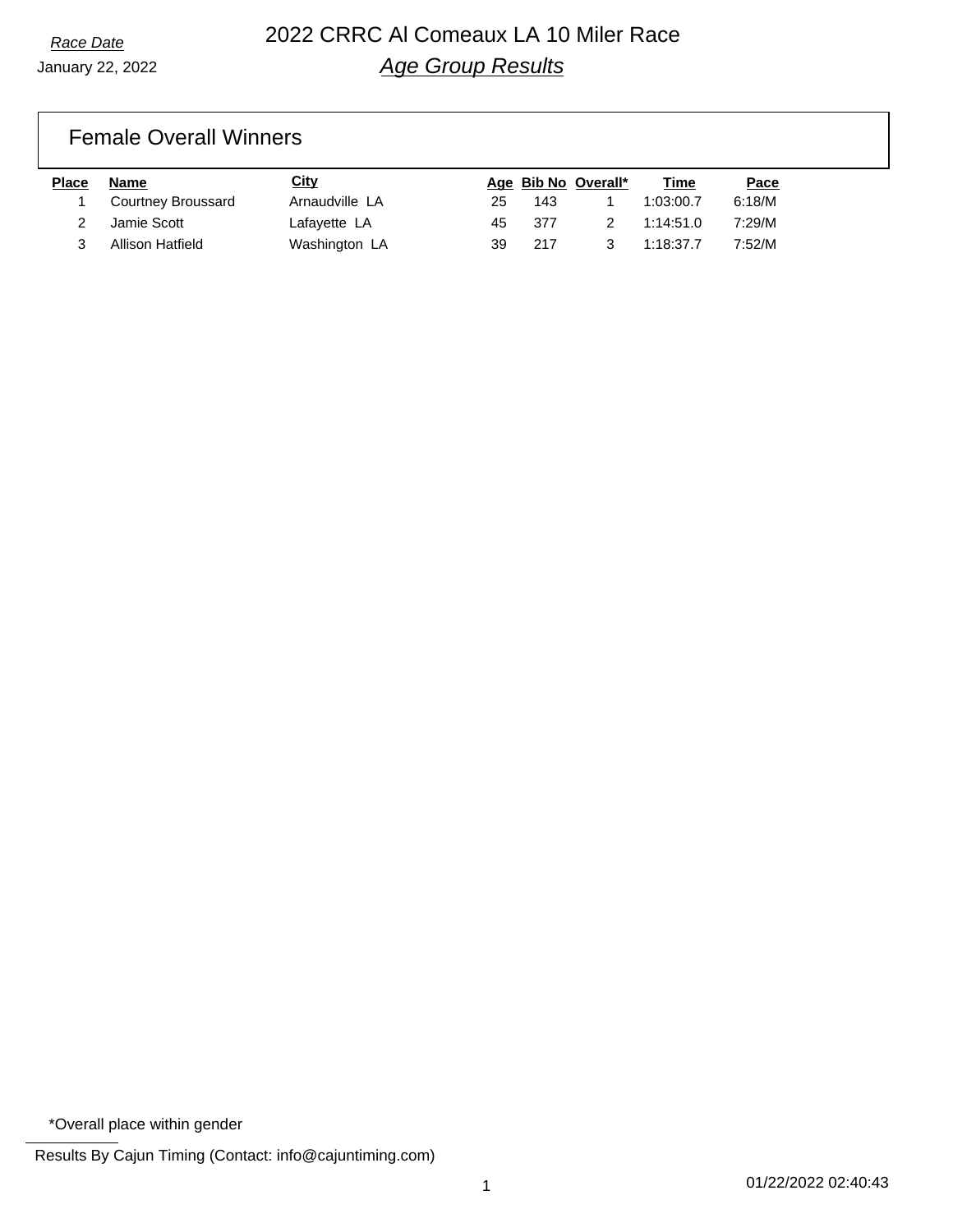# *Race Date* 2022 CRRC Al Comeaux LA 10 Miler Race *Age Group Results*

January 22, 2022

#### Female 20 to 29

| Place | <b>Name</b>              | City           | Age |     | <b>Bib No Overall*</b> | Time      | Pace    |
|-------|--------------------------|----------------|-----|-----|------------------------|-----------|---------|
|       | <b>Courtney Musgrove</b> | Lafayette LA   | 26  | 311 | 8                      | 1:22:54.6 | 8:17/M  |
| 2     | Lyna Soileau             | Baton Rouge LA | 29  | 389 | 13                     | 1:28:40.5 | 8:52/M  |
| 3     | Amanda Helfers           | Lafayette LA   | 29  | 220 | 17                     | 1:30:13.2 | 9:01/M  |
| 4     | Kali Darby               | Lafayette LA   | 27  | 169 | 39                     | 1:41:59.3 | 10:12/M |
| 5     | <b>Brittany Labbie</b>   | Lafayette LA   | 29  | 255 | 47                     | 1:48:18.2 | 10:50/M |
| 6     | Quynh-Nhu Lam            | Rosharon TX    | 27  | 257 | 48                     | 1:48:35.7 | 10:52/M |
| 7     | Adel Broussard           | Lafayette LA   | 26  | 141 | 59                     | 1:52:43.0 | 11:16/M |
| 8     | Aimee Judice             | Lafayette LA   | 28  | 243 | 62                     | 1:55:38.5 | 11:34/M |
| 9     | <b>Emily Musso</b>       | Youngsville LA | 28  | 312 | 64                     | 1:57:03.9 | 11:42/M |
| 10    | Chassidy Menard          | Lafayette LA   | 26  | 294 | 65                     | 1:59:38.8 | 11:58/M |
|       |                          |                |     |     |                        |           |         |

#### Female 30 to 39

| <b>Place</b> | <b>Name</b>                | City                |    |     | Age Bib No Overall* | <b>Time</b> | Pace    |
|--------------|----------------------------|---------------------|----|-----|---------------------|-------------|---------|
| 1            | Laina Simon                | Lafayette LA        | 37 | 379 | 4                   | 1:19:32.3   | 7:57/M  |
| 2            | Andrea Claire Norris       | Lafayette LA        | 35 | 316 | 5                   | 1:19:53.6   | 7:59/M  |
| 3            | Lauren Hendrick            | Lafayette LA        | 37 | 222 | 6                   | 1:20:57.0   | 8:06/M  |
| 4            | <b>Chasity Toups</b>       | Morgan City LA      | 32 | 405 | 11                  | 1:25:57.7   | 8:36/M  |
| 5            | Kayla Rochon               | Lafayette LA        | 38 | 350 | 14                  | 1:28:53.8   | 8:53/M  |
| 6            | Madeline Kovacs            | Lafayette LA        | 33 | 251 | 15                  | 1:29:11.5   | 8:55/M  |
| 7            | <b>Lindsey Falgout</b>     | Lafayette LA        | 35 | 189 | 18                  | 1:30:35.6   | 9:04/M  |
| 8            | Sophie Guidry              | Crowley LA          | 34 | 436 | 21                  | 1:31:52.9   | 9:11/M  |
| 9            | Randi Duhon                | Rayne LA            | 30 | 182 | 24                  | 1:33:23.4   | 9:20/M  |
| 10           | Ciji Garcia                | Rayne LA            | 35 | 204 | 25                  | 1:33:23.5   | 9:20/M  |
| 11           | Nikki Ummel                | New Orleans LA      | 31 | 407 | 27                  | 1:35:04.7   | 9:30/M  |
| 12           | <b>Christie Maloyed</b>    | Lafayette LA        | 39 | 283 | 28                  | 1:35:48.7   | 9:35/M  |
| 13           | Kesheana Bracey            | Lafayette LA        | 35 | 137 | 30                  | 1:36:41.7   | 9:40/M  |
| 14           | <b>Catherine Boudreaux</b> | Maurice LA          | 36 | 131 | 31                  | 1:36:49.6   | 9:41/M  |
| 15           | Sondra Quebedeaux          | Deridder LA         | 32 | 335 | 32                  | 1:39:00.0   | 9:54/M  |
| 16           | Kaylee Mahoney             | Lafayette LA        | 35 | 282 | 34                  | 1:39:17.8   | 9:56/M  |
| 17           | Katie Rogers               | Carencro LA         | 38 | 351 | 42                  | 1:43:06.0   | 10:19/M |
| 18           | Stacy Calhoun              | Breaux Bridge LA    | 30 | 151 | 43                  | 1:45:18.1   | 10:32/M |
| 19           | <b>Brittany Fruge</b>      | Lafayette LA        | 37 | 199 | 45                  | 1:47:25.6   | 10:45/M |
| 20           | Kyli Prem                  | Broussard LA        | 31 | 332 | 49                  | 1:48:42.0   | 10:52/M |
| 21           | Jessica Matherne           | Broussard LA        | 34 | 286 | 50                  | 1:48:42.2   | 10:52/M |
| 22           | Lindsey Champagne          | Lafayette LA        | 35 | 155 | 51                  | 1:48:42.8   | 10:52/M |
| 23           | <b>Pharabie Comeaux</b>    | Crowley LA          | 38 | 161 | 53                  | 1:48:57.0   | 10:54/M |
| 24           | <b>Blake Demouchet</b>     | Carencro LA         | 31 | 176 | 56                  | 1:51:18.5   | 11:08/M |
| 25           | Keidrian Kunkel            | North Charleston SC | 35 | 253 | 71                  | 2:03:48.3   | 12:23/M |
| 26           | <b>Shantell Dugas</b>      | Lafayette LA        | 38 | 181 | 74                  | 2:09:50.0   | 12:59/M |
| 27           | Kelein Barrow              | Gonzales LA         | 39 | 113 | 75                  | 2:14:27.5   | 13:27/M |
| 28           | Alexandra Clark            | Lafayette LA        | 37 | 157 | 76                  | 2:19:08.6   | 13:55/M |

\*Overall place within gender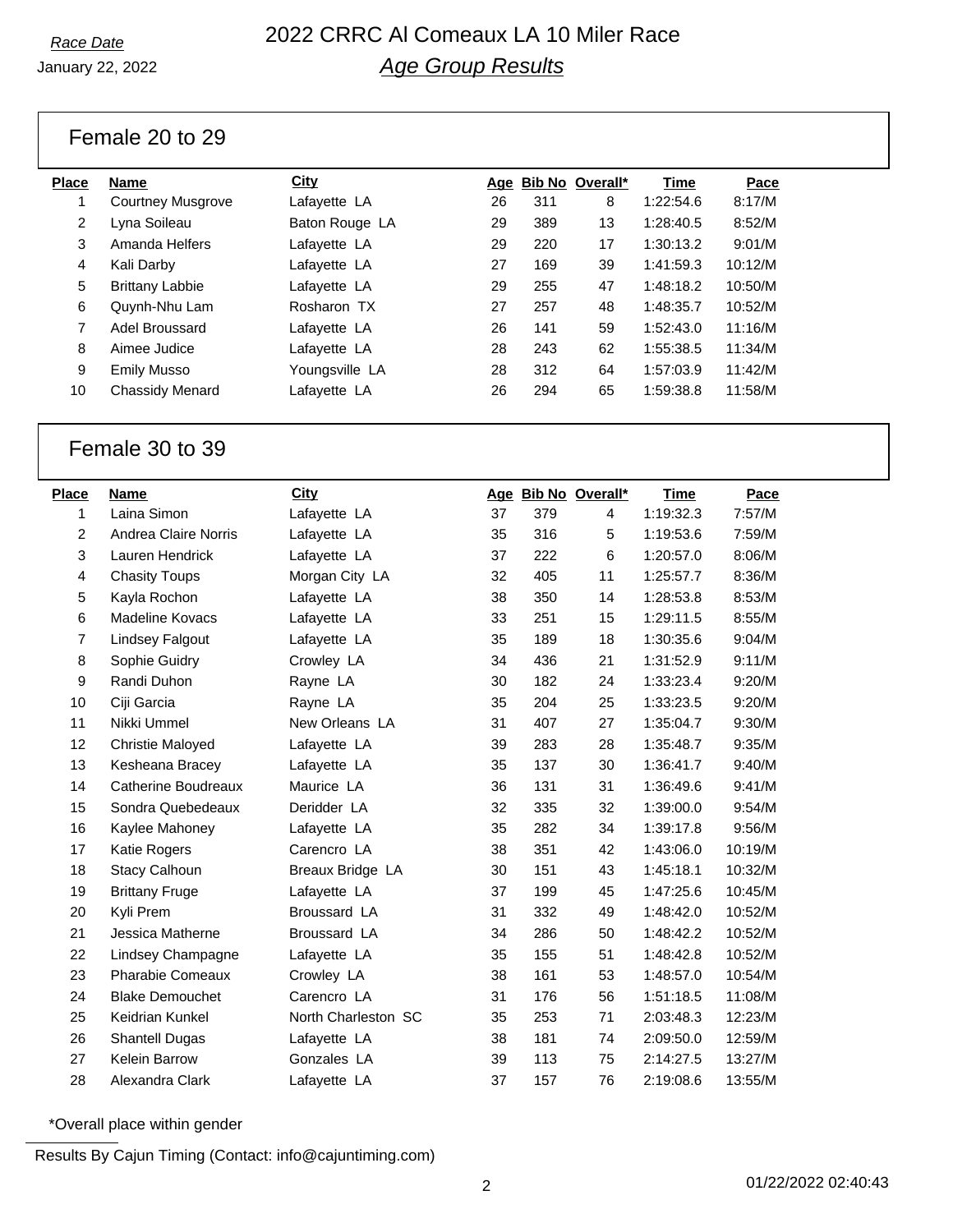Female 30 to 39

| <u>Place</u> | Name            | City           |    |     | Age Bib No Overall* | Time      | Pace    |
|--------------|-----------------|----------------|----|-----|---------------------|-----------|---------|
| 29           | Ashley Fontenot | Mamou LA       | 33 | 193 | 78                  | 2:32:57.3 | 15:18/M |
| 30           | Danielle Taylor | Youngsville LA | 39 | 397 | 80                  | 2:44:18.1 | 16:26/M |

### Female 40 to 49

| <b>Place</b>   | <b>Name</b>             | City            |    |     | Age Bib No Overall* | <u>Time</u> | Pace    |
|----------------|-------------------------|-----------------|----|-----|---------------------|-------------|---------|
| 1              | Cassie Bidstrup         | Baton Rouge LA  | 42 | 124 | 19                  | 1:31:48.5   | 9:11/M  |
| $\overline{2}$ | Marlene Mistrot         | Baton Rouge LA  | 43 | 304 | 20                  | 1:31:48.8   | 9:11/M  |
| 3              | <b>Misty Walters</b>    | Youngsville LA  | 49 | 418 | 23                  | 1:33:19.0   | 9:20/M  |
| 4              | <b>Alison Moores</b>    | Lafayette LA    | 42 | 307 | 29                  | 1:35:55.9   | 9:36/M  |
| 5              | Sandra Lejeune          | Lafayette LA    | 44 | 273 | 33                  | 1:39:17.4   | 9:56/M  |
| 6              | Marnie Hoyt             | Lafayette LA    | 44 | 231 | 35                  | 1:40:51.4   | 10:05/M |
| $\overline{7}$ | Michele Colley          | Baldwin LA      | 42 | 160 | 36                  | 1:40:56.6   | 10:06/M |
| 8              | Heidi Roma              | Lafayette LA    | 44 | 353 | 38                  | 1:41:21.5   | 10:08/M |
| 9              | Laurie Bellard          | Lafayette LA    | 43 | 434 | 41                  | 1:43:01.3   | 10:18/M |
| 10             | Amy Cother              | Carencro LA     | 49 | 164 | 44                  | 1:46:47.8   | 10:41/M |
| 11             | Mia Cutrera             | New Iberia LA   | 44 | 497 | 46                  | 1:48:09.8   | 10:49/M |
| 12             | Michelle Kipp           | New Iberia LA   | 43 | 249 | 54                  | 1:49:02.9   | 10:54/M |
| 13             | Shawn Leach             | New Iberia LA   | 46 | 267 | 55                  | 1:49:53.6   | 10:59/M |
| 14             | Stefanie Prothro        | Carencro LA     | 48 | 333 | 57                  | 1:51:51.0   | 11:11/M |
| 15             | <b>Corinne Hester</b>   | Scott LA        | 42 | 227 | 58                  | 1:51:52.8   | 11:11/M |
| 16             | <b>Christine Riedel</b> | Broussard LA    | 49 | 344 | 60                  | 1:54:28.6   | 11:27/M |
| 17             | Melinda Duplichan       | Lafayette LA    | 46 | 183 | 61                  | 1:55:26.5   | 11:33/M |
| 18             | Jessica Bourgeois       | Youngsville LA  | 42 | 133 | 63                  | 1:56:27.8   | 11:39/M |
| 19             | Nathalie Leroux         | New Iberia LA   | 46 | 277 | 69                  | 2:02:12.8   | 12:13/M |
| 20             | Nieka Brown             | Carencro LA     | 40 | 149 | 77                  | 2:20:38.9   | 14:04/M |
| 21             | Gabrielle Frazier       | Prairieville LA | 47 | 196 | 81                  | 2:47:31.1   | 16:45/M |

#### Female 50 to 59

| <b>Place</b> | <b>Name</b>             | City           |    |     | Age Bib No Overall* | Time      | Pace    |
|--------------|-------------------------|----------------|----|-----|---------------------|-----------|---------|
| 1            | Corie Hebert            | Baton Rouge LA | 54 | 406 | 7                   | 1:22:27.3 | 8:15/M  |
| 2            | Amy Hall                | Baton Rouge LA | 54 | 214 | 9                   | 1:24:18.1 | 8:26/M  |
| 3            | Kathy Abela             | Baton Rouge LA | 56 | 241 | 10                  | 1:24:21.8 | 8:26/M  |
| 4            | <b>Maralien Orantes</b> | Lafayette LA   | 51 | 322 | 16                  | 1:29:18.3 | 8:56/M  |
| 5            | Suzanne Brevelle        | Lafayette LA   | 51 | 140 | 37                  | 1:41:05.2 | 10:07/M |
| 6            | Karen Sanson            | Lafayette LA   | 52 | 368 | 40                  | 1:42:03.7 | 10:12/M |
| 7            | Catalina Batiste        | Carencro LA    | 59 | 114 | 52                  | 1:48:47.8 | 10:53/M |
| 8            | Tami Banick             | Alexandria LA  | 50 | 112 | 66                  | 2:00:36.6 | 12:04/M |
| 9            | Michelle Benson         | Broussard LA   | 50 | 122 | 67                  | 2:00:45.7 | 12:05/M |
| 10           | <b>Mary Norris</b>      | New Iberia LA  | 57 | 317 | 68                  | 2:01:20.7 | 12:08/M |

\*Overall place within gender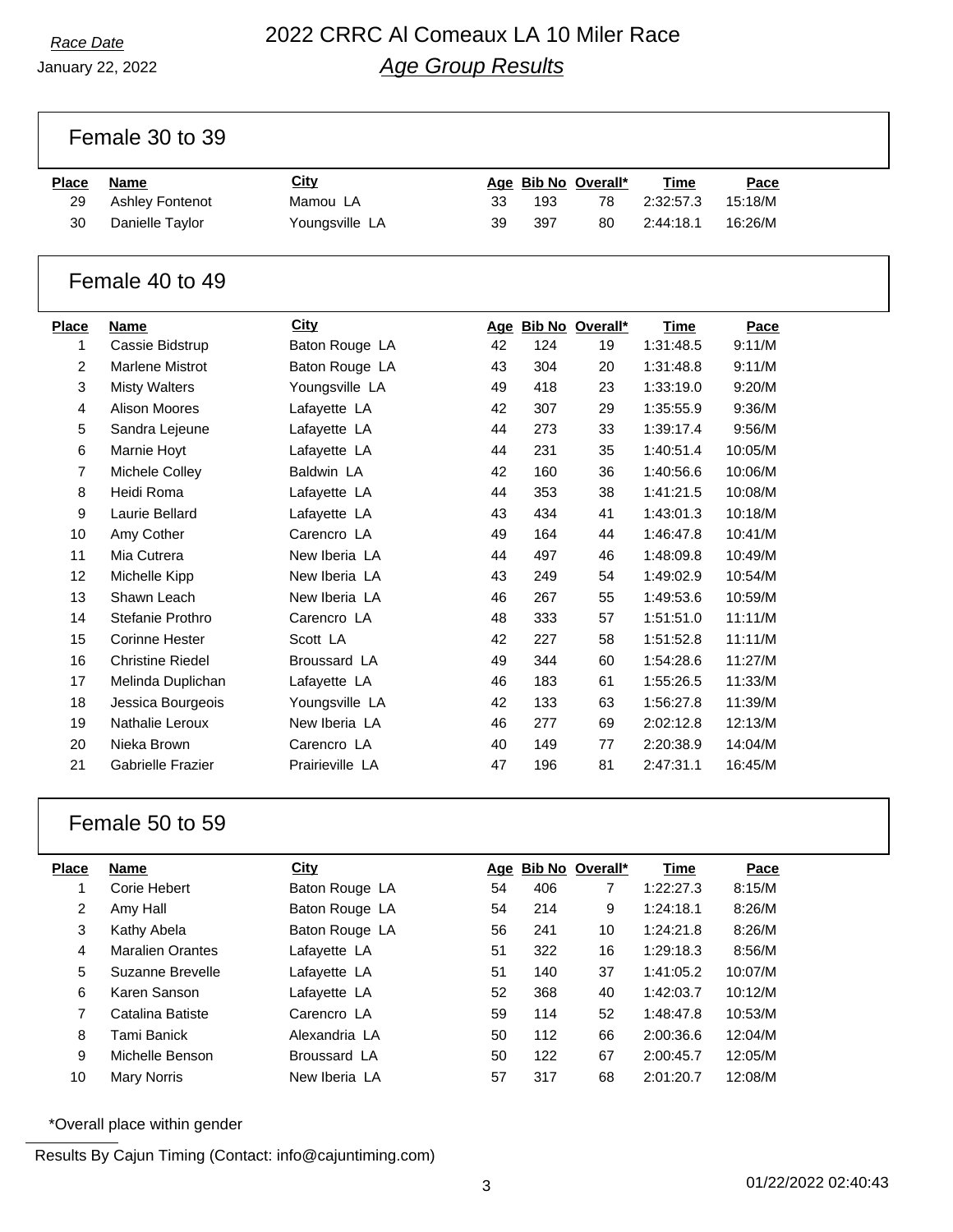# *Race Date* 2022 CRRC Al Comeaux LA 10 Miler Race *Age Group Results*

Female 50 to 59

| <b>Place</b> | <b>Name</b>     | City             |    |     | Age Bib No Overall* | Time      | Pace    |
|--------------|-----------------|------------------|----|-----|---------------------|-----------|---------|
| 11           | Simmie Soileau  | Youngsville LA   | 52 | 390 | 70                  | 2:03:42.0 | 12:22/M |
| 12           | Michelle Musso  | Youngsville LA   | 55 | 313 | 72                  | 2:05:05.8 | 12:31/M |
| 13           | Thefany Savoy   | Breaux Bridge LA | 51 | 370 | 73                  | 2:05:28.8 | 12:33/M |
| 14           | Tammy Broussard | Maurice LA       | 50 | 146 | 79                  | 2:44:13.9 | 16:25/M |

#### Female 60 to 69

| Place | Name         | <u>City</u>  |    |     | Age Bib No Overall* | <u>Time</u> | Pace   |
|-------|--------------|--------------|----|-----|---------------------|-------------|--------|
|       | Tammy Romero | Lafayette LA | 60 | 359 |                     | 1:27:48.9   | 8:47/M |
|       | Mitzi Eastin | Lafayette LA | 67 | 186 | 22                  | 1:32:57.7   | 9:18/M |
|       | Roslyn Simon | Maurice LA   | 64 | 380 | 26                  | 1:34:39.9   | 9:28/M |

\*Overall place within gender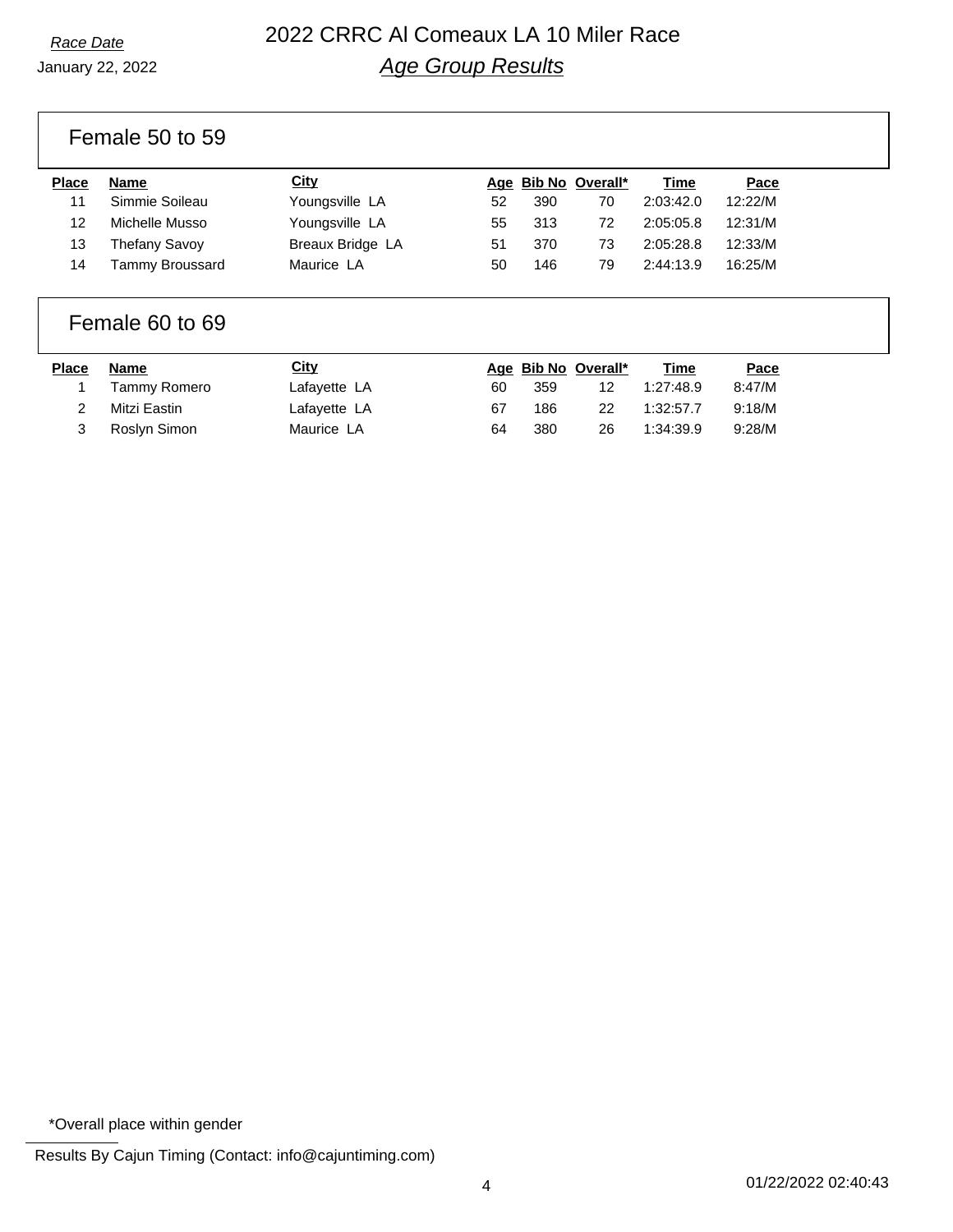### Male Overall Winners

| <b>Place</b> | Name                 | <b>City</b>    |    | Age Bib No Overall* | Time    | Pace   |
|--------------|----------------------|----------------|----|---------------------|---------|--------|
|              | Jarrett Leblanc      | Jennings LA    | 31 | 269                 | 50:17.8 | 5:02/M |
|              | Aaron Albert         | Baton Rouge LA | 25 | 103                 | 51:05.1 | 5:07/M |
|              | <b>Brett Olivier</b> | Lafayette LA   | 26 | 320                 | 58:17.7 | 5:50/M |

\*Overall place within gender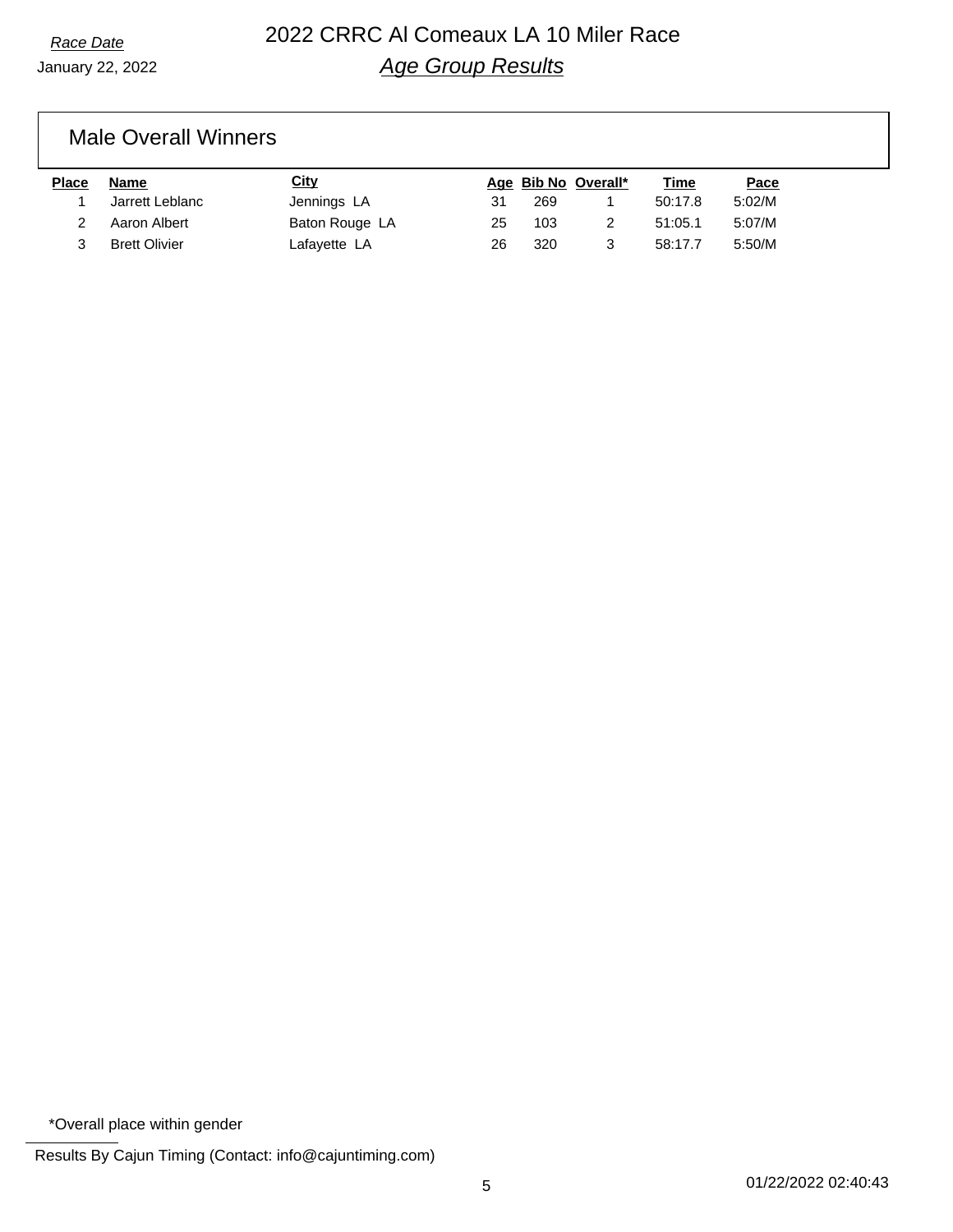# *Race Date* 2022 CRRC Al Comeaux LA 10 Miler Race *Age Group Results*

January 22, 2022

### Male 13 to 19

| Place | <b>Name</b>            | <u>City</u>  |    |     | Age Bib No Overall* | Time      | Pace   |
|-------|------------------------|--------------|----|-----|---------------------|-----------|--------|
|       | Oliver Garber          | lota LA      | 15 | 203 | 15                  | 1:09:45.5 | 6:59/M |
|       | Nicholas Huber         | Lafayette LA | 19 | 233 | 20                  | 1:13:17.5 | 7:20/M |
|       | John Ahrabi            | Lafayette LA | 15 | 102 | 21                  | 1:13:29.8 | 7:21/M |
|       | <b>Quinton Russell</b> | Lafayette LA |    | 363 | 79                  | 1:34:50.5 | 9:29/M |
|       |                        |              |    |     |                     |           |        |

#### Male 20 to 29

| <b>Name</b>            | <b>City</b>    |    |     |     | Time                | Pace    |
|------------------------|----------------|----|-----|-----|---------------------|---------|
| Colin McCatharn        | New Orleans LA | 28 | 288 | 4   | 58:44.0             | 5:52/M  |
| <b>Gunther Redlich</b> | Eunice LA      | 28 | 340 | 5   | 59:02.2             | 5:54/M  |
| Jordan Bellow          | Lafayette LA   | 23 | 118 | 9   | 1:02:36.3           | 6:16/M  |
| Steele Russell III     | Lafayette LA   | 21 | 365 | 17  | 1:09:51.8           | 6:59/M  |
| <b>Richard Yongue</b>  | Lafayette LA   | 27 | 430 | 29  | 1:15:50.3           | 7:35/M  |
| Zach Minton            | Shreveport LA  | 25 | 303 | 58  | 1:29:04.5           | 8:54/M  |
| Andre Laporte          | Lafayette LA   | 20 | 264 | 65  | 1:30:05.7           | 9:01/M  |
| Alex Raymond           | Lafayette LA   | 27 | 339 | 76  | 1:34:06.2           | 9:25/M  |
| <b>Reed Rudasill</b>   | Lafayette LA   | 27 | 361 | 93  | 1:48:18.9           | 10:50/M |
| Joshua Dietz           | Lafayette LA   | 22 | 178 | 107 | 2:00:12.5           | 12:01/M |
|                        |                |    |     |     | Age Bib No Overall* |         |

#### Male 30 to 39

| <b>Place</b> | <b>Name</b>               | <b>City</b>    | Age |     | Bib No Overall* | <b>Time</b> | Pace   |
|--------------|---------------------------|----------------|-----|-----|-----------------|-------------|--------|
| 1            | Dustin Joubert            | Nacogdoches TX | 35  | 242 | 6               | 59:10.9     | 5:55/M |
| 2            | Jordan "j.j." Templet     | Lafayette LA   | 30  | 400 | 10              | 1:03:02.8   | 6:18/M |
| 3            | <b>August Doucet</b>      | Lafayette LA   | 30  | 432 | 12 <sub>2</sub> | 1:07:38.4   | 6:46/M |
| 4            | <b>Travis Darnell</b>     | Patterson LA   | 35  | 170 | 16              | 1:09:48.6   | 6:59/M |
| 5            | Dillon Helfers            | Lafayette LA   | 31  | 221 | 31              | 1:16:19.7   | 7:38/M |
| 6            | Luigino Ranalletta        | Youngsville LA | 33  | 337 | 33              | 1:16:39.2   | 7:40/M |
| 7            | Phillip Smith             | Lafayette LA   | 30  | 386 | 36              | 1:17:15.8   | 7:44/M |
| 8            | Benjamin Hetzel           | Jennings LA    | 39  | 228 | 37              | 1:17:57.4   | 7:48/M |
| 9            | Aaron Cormier             | Maurice LA     | 36  | 163 | 38              | 1:17:59.9   | 7:48/M |
| 10           | <b>Richard Welichko</b>   | Ridgway CO     | 38  | 425 | 39              | 1:18:45.8   | 7:53/M |
| 11           | Lonnie Rogers             | Carencro LA    | 37  | 352 | 41              | 1:19:08.9   | 7:55/M |
| 12           | <b>Christopher Oncale</b> | Youngsville LA | 30  | 321 | 45              | 1:23:45.4   | 8:23/M |
| 13           | Alex Young                | Eunice LA      | 30  | 431 | 47              | 1:24:05.4   | 8:25/M |
| 14           | Michael Delahoussaye      | Lafayette LA   | 38  | 173 | 49              | 1:24:09.0   | 8:25/M |
| 15           | Landon Fitzgerald         | Youngsville LA | 37  | 191 | 53              | 1:25:52.9   | 8:35/M |
| 16           | Jacob Palombo             | Lafayette LA   | 37  | 325 | 59              | 1:29:06.8   | 8:55/M |
| 17           | <b>Tyler Latiolais</b>    | Lafayette LA   | 30  | 266 | 63              | 1:29:43.0   | 8:58/M |
| 18           | <b>Garrett McClelland</b> | Broussard LA   | 37  | 289 | 64              | 1:29:45.4   | 8:59/M |
| 19           | Joshua Falgout            | Lafayette LA   | 35  | 188 | 68              | 1:30:59.8   | 9:06/M |

\*Overall place within gender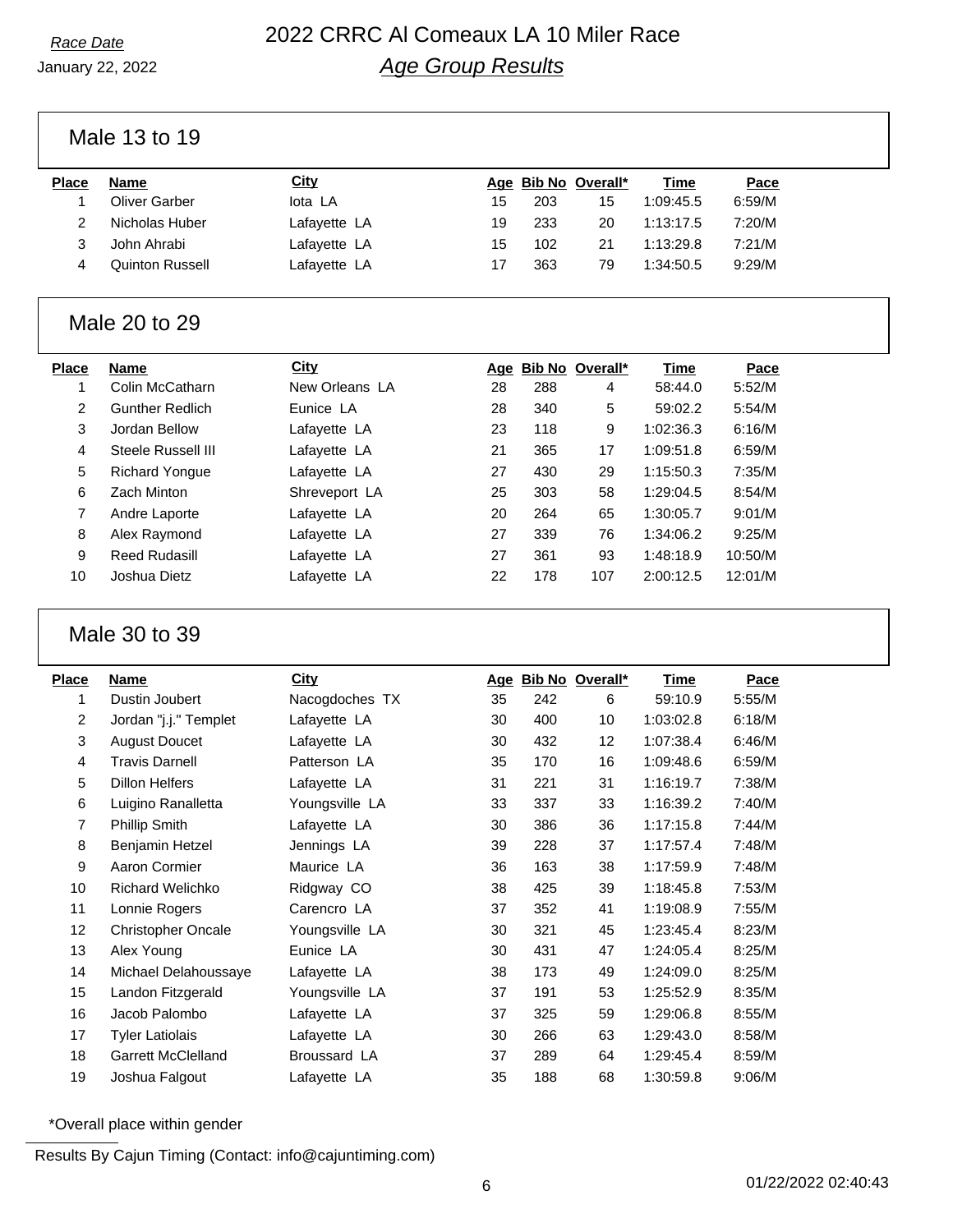# *Race Date* 2022 CRRC Al Comeaux LA 10 Miler Race *Age Group Results*

January 22, 2022

#### Male 30 to 39

| <b>Place</b> | <b>Name</b>           | City           | <u>Age</u> |     | Bib No Overall* | Time      | Pace    |
|--------------|-----------------------|----------------|------------|-----|-----------------|-----------|---------|
| 20           | Jon Krupa             | Lafayette LA   | 33         | 500 | 69              | 1:31:30.1 | 9:09/M  |
| 21           | Trae Fitzgerald       | Lafayette LA   | 33         | 192 | 70              | 1:31:31.6 | 9:09/M  |
| 22           | Thomas Hooks          | Lafayette LA   | 35         | 230 | 72              | 1:33:15.5 | 9:20/M  |
| 23           | Justin Bordelon       | Lafayette LA   | 36         | 129 | 74              | 1:33:42.0 | 9:22/M  |
| 24           | Anthony Witherspoon   | Lafayette LA   | 30         | 428 | 80              | 1:35:37.1 | 9:34/M  |
| 25           | <b>Brian Williams</b> | Lafayette LA   | 36         | 426 | 81              | 1:35:50.4 | 9:35/M  |
| 26           | <b>Israel Guidry</b>  | Youngsville LA | 38         | 433 | 83              | 1:38:10.2 | 9:49/M  |
| 27           | Chaz Roberts          | Lafayette LA   | 37         | 349 | 84              | 1:38:11.2 | 9:49/M  |
| 28           | Fermin Dugas          | Lafayette LA   | 39         | 180 | 88              | 1:41:36.2 | 10:10/M |
| 29           | Michael Bearb         | Duson LA       | 33         | 116 | 92              | 1:46:19.6 | 10:38/M |
| 30           | Christopher Leonards  | Lafayette LA   | 30         | 276 | 97              | 1:54:31.5 | 11:27/M |
| 31           | Corey Cronan          | Broussard LA   | 34         | 167 | 101             | 1:56:30.9 | 11:39/M |
| 32           | <b>Mohamed Muftah</b> | New Iberia LA  | 37         | 310 | 110             | 2:01:23.0 | 12:08/M |
| 33           | Jonathan Landry       | Lafayette LA   | 33         | 252 | 113             | 2:17:02.2 | 13:42/M |
| 34           | Sean McAllister       | Metairie LA    | 32         | 287 | 115             | 2:22:58.7 | 14:18/M |
|              |                       |                |            |     |                 |           |         |

### Male 40 to 49

| <b>Place</b>   | <b>Name</b>              | <b>City</b>         |    |     | Age Bib No Overall* | Time      | Pace    |
|----------------|--------------------------|---------------------|----|-----|---------------------|-----------|---------|
| 1              | Chris Lapoint            | Youngsville LA      | 48 | 435 | $\overline{7}$      | 59:47.2   | 5:59/M  |
| 2              | Joshua McClymont         | Lafayette LA        | 45 | 290 | 8                   | 1:01:16.5 | 6:08/M  |
| 3              | <b>Andrew Perrin</b>     | Lafayette LA        | 46 | 327 | 11                  | 1:06:23.9 | 6:38/M  |
| 4              | <b>Brian Schlesinger</b> | Scott LA            | 43 | 372 | 14                  | 1:09:02.2 | 6:54/M  |
| 5              | Jason Simoneaux          | Lafayette LA        | 45 | 381 | 18                  | 1:09:52.3 | 6:59/M  |
| 6              | Jesse Guillory           | Eunice LA           | 43 | 212 | 19                  | 1:13:06.7 | 7:19/M  |
| $\overline{7}$ | Casey Arceneaux          | Duson LA            | 42 | 108 | 22                  | 1:14:24.1 | 7:26/M  |
| 8              | <b>Michael Garber</b>    | lota LA             | 45 | 202 | 24                  | 1:15:17.1 | 7:32/M  |
| 9              | Jaime Mendoza            | Lafayette LA        | 48 | 297 | 26                  | 1:15:25.9 | 7:33/M  |
| 10             | <b>Mike Smith</b>        | Lafayette LA        | 46 | 385 | 30                  | 1:15:58.7 | 7:36/M  |
| 11             | Jeff Gonsoulin           | Lafayette LA        | 41 | 207 | 34                  | 1:16:48.8 | 7:41/M  |
| 12             | <b>Blake Boudreaux</b>   | Lafayette LA        | 40 | 496 | 35                  | 1:17:14.3 | 7:43/M  |
| 13             | Corey Fournier           | Lafayette LA        | 40 | 195 | 40                  | 1:18:59.4 | 7:54/M  |
| 14             | <b>Tommy Miller</b>      | Broussard LA        | 47 | 302 | 50                  | 1:24:25.5 | 8:27/M  |
| 15             | Will Blanchard           | Youngsville LA      | 43 | 125 | 56                  | 1:28:38.2 | 8:52/M  |
| 16             | Loren Klein              | Lafayette LA        | 40 | 250 | 60                  | 1:29:29.9 | 8:57/M  |
| 17             | Brent (masta B) Leblanc  | Lafayette LA        | 49 | 268 | 61                  | 1:29:33.3 | 8:57/M  |
| 18             | Robert Kazmerowski       | Lafayette LA        | 41 | 245 | 71                  | 1:32:02.4 | 9:12/M  |
| 19             | Chad Cother              | Carencro LA         | 41 | 165 | 77                  | 1:34:28.4 | 9:27/M  |
| 20             | <b>Reese Fuller</b>      | Lafayette LA        | 48 | 200 | 78                  | 1:34:36.4 | 9:28/M  |
| 21             | Mark Richard             | Lafayette LA        | 43 | 343 | 85                  | 1:38:27.0 | 9:51/M  |
| 22             | Akoni Kama               | Volcano HI          | 48 | 244 | 89                  | 1:43:47.5 | 10:23/M |
| 23             | Toai Lam                 | <b>Broussard LA</b> | 42 | 258 | 102                 | 1:56:37.1 | 11:40/M |

\*Overall place within gender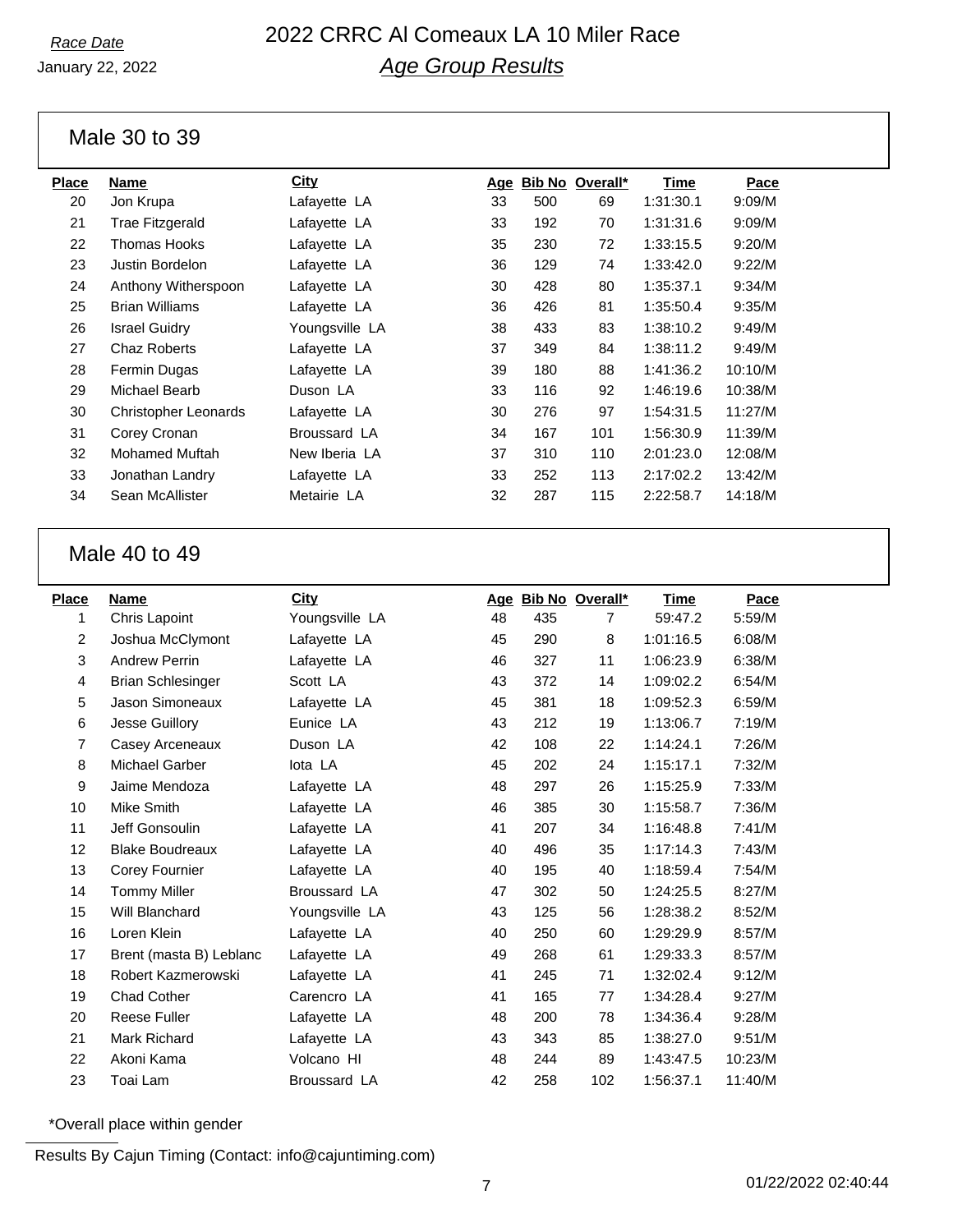# *Race Date* 2022 CRRC Al Comeaux LA 10 Miler Race *Age Group Results*

Male 40 to 49

| <b>Place</b>  | <b>Name</b>             | City           |    |     | Age Bib No Overall* | <b>Time</b> | Pace    |  |
|---------------|-------------------------|----------------|----|-----|---------------------|-------------|---------|--|
| 24            | Adam Fulton             | Lafayette LA   | 49 | 201 | 104                 | 1:57:08.9   | 11:43/M |  |
|               |                         |                |    |     |                     |             |         |  |
| Male 50 to 59 |                         |                |    |     |                     |             |         |  |
| <b>Place</b>  | <b>Name</b>             | <b>City</b>    |    |     | Age Bib No Overall* | <b>Time</b> | Pace    |  |
| 1             | Mike Sanders            | Lafayette LA   | 50 | 367 | 13                  | 1:07:52.0   | 6:47/M  |  |
| 2             | Juan Roman              | Lafayette LA   | 54 | 354 | 25                  | 1:15:22.7   | 7:32/M  |  |
| 3             | Lester Bergeron         | Leonville LA   | 58 | 123 | 27                  | 1:15:32.9   | 7:33/M  |  |
| 4             | Kirk Guilbeau           | Carencro LA    | 54 | 211 | 32                  | 1:16:34.7   | 7:39/M  |  |
| 5             | Arturo Magidin          | Lafayette LA   | 52 | 281 | 44                  | 1:23:28.9   | 8:21/M  |  |
| 6             | <b>Robert McKinney</b>  | Washington LA  | 57 | 292 | 46                  | 1:24:03.4   | 8:24/M  |  |
| 7             | <b>Michael Hamilton</b> | Broussard LA   | 55 | 215 | 51                  | 1:25:05.4   | 8:31/M  |  |
| 8             | <b>Steve Banick</b>     | Alexandria LA  | 52 | 111 | 57                  | 1:28:43.6   | 8:52/M  |  |
| 9             | Peter Vizzi             | Lafayette LA   | 54 | 413 | 66                  | 1:30:31.3   | 9:03/M  |  |
| 10            | <b>Billy Delhomme</b>   | Lafayette LA   | 53 | 174 | 67                  | 1:30:47.1   | 9:05/M  |  |
| 11            | Lawrence Simpson        | Lafayette LA   | 55 | 382 | 75                  | 1:34:05.5   | 9:25/M  |  |
| 12            | Kendall Allen           | Youngsville LA | 55 | 107 | 82                  | 1:37:33.7   | 9:45/M  |  |
| 13            | Rob Riedel              | Broussard LA   | 54 | 345 | 86                  | 1:40:26.4   | 10:03/M |  |
| 14            | Steele Russell          | Lafayette LA   | 53 | 364 | 90                  | 1:44:26.7   | 10:27/M |  |
| 15            | Scott Huber             | Lafayette LA   | 51 | 234 | 91                  | 1:45:47.7   | 10:35/M |  |
| 16            | Sean Skinner            | Lafayette LA   | 50 | 383 | 94                  | 1:48:27.5   | 10:51/M |  |
| 17            | <b>Tony Bourgeois</b>   | Lafayette LA   | 51 | 134 | 96                  | 1:52:01.5   | 11:12/M |  |
| 18            | Kenneth Green           | Lafayette LA   | 53 | 209 | 103                 | 1:56:43.5   | 11:40/M |  |
| 19            | Ivan Farnsworth         | Lafayette LA   | 55 | 190 | 111                 | 2:02:31.5   | 12:15/M |  |
| 20            | Mitch Boudreaux         | New Iberia LA  | 57 | 132 | 112                 | 2:03:45.7   | 12:23/M |  |
| 21            | Kyle Soileau            | Youngsville LA | 54 | 388 | 114                 | 2:18:51.6   | 13:53/M |  |

### Male 60 to 69

| <b>Place</b> | <b>Name</b>            | <b>City</b>    |    |     | Age Bib No Overall* | <b>Time</b> | Pace    |
|--------------|------------------------|----------------|----|-----|---------------------|-------------|---------|
|              | Geoff Jones            | Lafayette LA   | 65 | 240 | 23                  | 1:14:52.5   | 7:29/M  |
| 2            | Lorenz Leblanc         | Lafayette LA   | 60 | 271 | 28                  | 1:15:33.4   | 7:33/M  |
| 3            | John Hebert            | Carencro LA    | 66 | 218 | 42                  | 1:22:21.8   | 8:14/M  |
| 4            | Joe Marato             | Baton Rouge LA | 60 | 187 | 43                  | 1:23:27.5   | 8:21/M  |
| 5            | <b>Russell Caffery</b> | Lafayette LA   | 60 | 499 | 48                  | 1:24:07.7   | 8:25/M  |
| 6            | David Sorbet           | Metairie LA    | 63 | 392 | 52                  | 1:25:29.5   | 8:33/M  |
| 7            | James Pierret          | Lafayette LA   | 66 | 329 | 54                  | 1:26:43.5   | 8:40/M  |
| 8            | Joseph Ralph Roberson  | Lafayette LA   | 68 | 347 | 55                  | 1:27:26.6   | 8:45/M  |
| 9            | Anthony Venson         | Youngsville LA | 61 | 410 | 62                  | 1:29:36.3   | 8:58/M  |
| 10           | Ashton Eastin          | Lafayette LA   | 67 | 185 | 73                  | 1:33:31.2   | 9:21/M  |
| 11           | <b>Paul Walters</b>    | Youngsville LA | 66 | 419 | 87                  | 1:40:41.2   | 10:04/M |

\*Overall place within gender